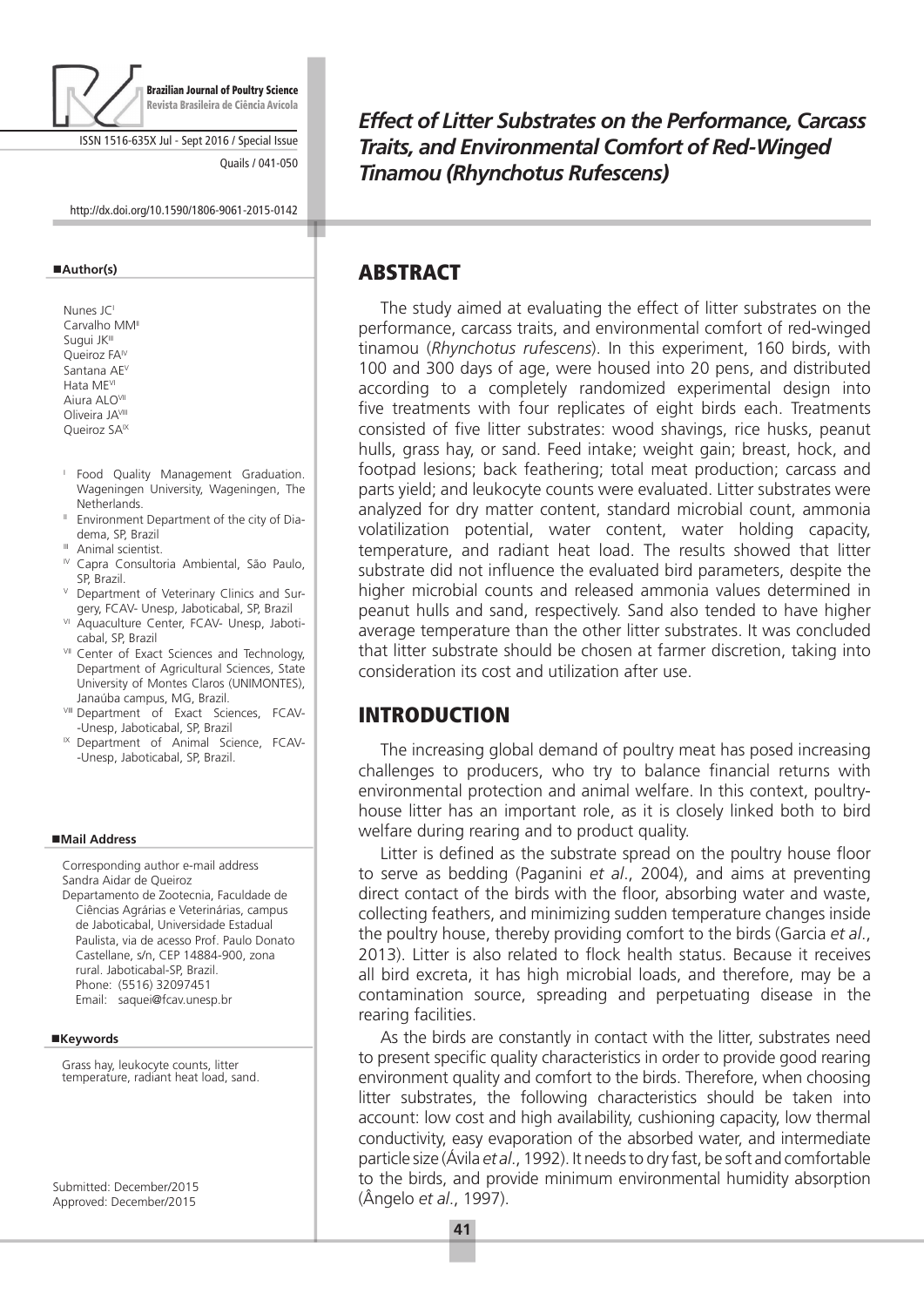

Litter moisture also strongly influences the incidence and severity of carcass lesions, as well as provides a favorable environment for the replication of microorganisms that may contaminate the birds' skin. Litter moisture is influenced by bird rearing density, litter substrate, drinker type, bird health status, etc. Wet litter may induce severe ulcerations, particularly in the footpad and breast of commercial broilers due to caking.

Wood shavings is a byproduct of lumbering with approximately 3-cm particle size, and has good water holding capacity, which, however, depends on wood type. It is commonly available in lumbering and reforesting areas (Ávila *et al*., 1992).

Grass hay, particularly of coast-cross grass, *Brachiaria*, buffalograss, Rhodes grass, molasses grass, and other grasses used for grazing, when adequately manufactured, has low production cost and high production volume. Dry grass hay has good moisture absorption capacity and provides comfort to the birds due to its excellent cushioning capacity (Rosa *et al*., 2007).

Peanut hulls have good water holding capacity, compressibility, and homogeneity; however, when excessively wet, may be contaminated with *Aspergillus flavus* or *Aspergillus fumigatos*, causing aspergillosis in poultry (Neme *et al*., 2000).

Rice husks are residues of rice processing. Their use should be limited due to their low water holding capacity and very small particle size, and may pose intoxication risks as they may be ingested by the birds.

Several studies have demonstrated that sand can be used as litter substrate in poultry production. According to Bowers *et al*. (2003), sand has two main advantages: it may be reutilized for up to 20 flocks and it is easy to clean, minimizing the time and labor required to prepare the poultry house for the placement of dayold chicks. Macklin *et al*. (2005) also showed that sand litter has low bacterial counts and low moisture levels, suggesting lower health risks. In addition, this litter substrate also causes less leg damage.

Therefore, the objective of the present study was to evaluate performance, carcass, and environmental comfort characteristics of red-winged tinamous reared on different litter substrates.

## MATERIALS AND METHODS

The experiment was conducted in the Wild Animal Sector of the Department of Animal Science of the *Effect of Litter Substrates on the Performance, Carcass Traits, and Environmental Comfort of Red-Winged Tinamou (Rhynchotus Rufescens)*

School of Agricultural and Veterinary Sciences of UNESP, Jaboticabal campus, SP, Brazil. Red-winged tinamous (*Rhynchotus rufescens*) were housed in a conventional masonry broiler house with concrete floor and tin roof. The open sides of the house were provided with blue plastic curtains that were mechanically opened or closed according to the weather in order to protect the birds against rain and strong drafts. The house was internally divided in pens (2.0m x 1.0m x 2.1m) separated by wire mesh. The concrete pen floor was covered with the evaluated litter substrates. A pelleted feed based on corn and soybeans was formulated to contain 28% crude protein and 2800 kcal metabolizable energy/kg, according to Moro (1996). Feed was supplied in tube feeders *ad libitum* during the entire experimental period. Water was offered *ad libitum* in bell drinkers.

One hundred and sixty growing red-winged tinamous, with initial ages from 100 to 300 days, were reared in 20 pens for 60 days. Birds were distributed according to a completely randomized experimental design, consisting of five treatments with four replicates (pens) of eight birds each. Treatments consisted of five litter substrates: wood shavings, rice husks, peanut hulls, coast-cross grass (*Cynodon dactylon*) hay, or sand. The following parameters were evaluated: feed intake; weight gain; total meat production (TMP); carcass and parts yield; breast, hock, and footpad lesions; back feathering; and leukocyte counts were evaluated. Litter substrates were evaluated for dry matter content, standard microbial count, ammonia volatilization potential, water content, water holding capacity, temperature, and density.

Feeders were filled and weighed weekly to determine feed intake.

Birds were weighed once weekly, starting in the first experimental week, to calculate average weekly weight gain. Feather coverage on the back of the birds was visually scored at the time of weighing according to a 1-4 scale:  $1 =$  skin was not visible,  $2 =$  small featherless spots,  $3 =$  large featherless areas, and  $4 =$  the back skin was fully exposed.

At the end of the trial, birds were weighed to calculate total meat production, that is, the amount of meat produced in grams per floor area, according to the equation  $TMP = TW/A$ , where  $TMP = total$  meat production  $(g/m^2)$ ; TW = total weight of the birds in the flock (g); and  $A =$  pen area (m<sup>2</sup>).

Carcass and parts yield was determined in eight birds per treatment, totaling 40 birds. Birds were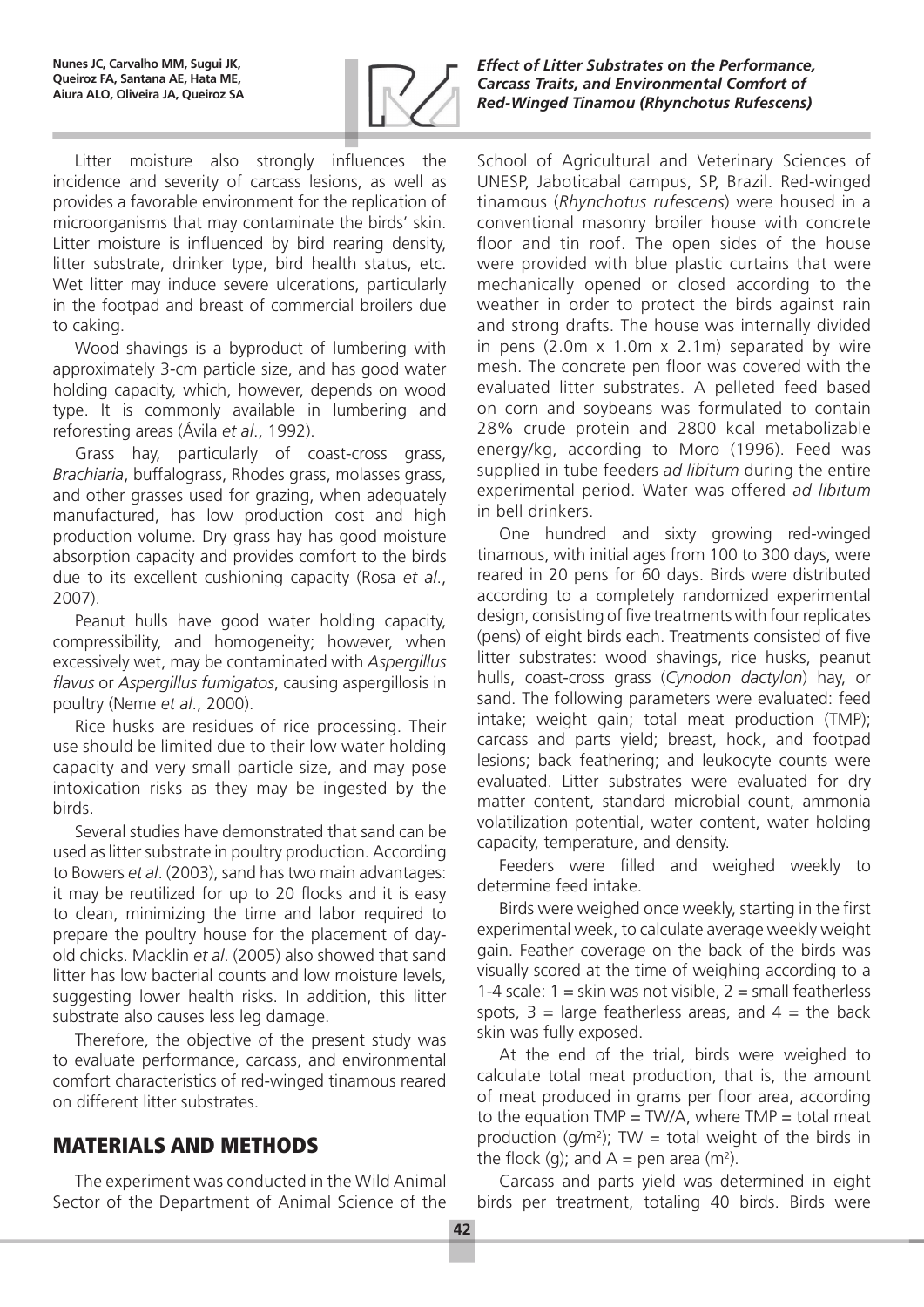

*Effect of Litter Substrates on the Performance, Carcass Traits, and Environmental Comfort of Red-Winged Tinamou (Rhynchotus Rufescens)*

feed-fasted for 12 hours before sacrifice. On the day of slaughter, two males per pen were randomly selected, identified, and weighed to determine slaughter weight, which was used as reference for the calculation of carcass and cuts yield. During the evisceration step, two evaluators scored breast, hock, and footpad lesions according to the 0-5 scale proposed by Ângelo *et al*. (1997) as: 0 = no lesions; 1 = ulceration with few inflammation points;  $2 =$ ulceration with mild inflammation;  $3 =$  ulceration with intermediate inflammation:  $4 =$  ulceration with severe inflammation; and  $5 =$  very severe lesion.

Carcasses were then chilled, dripped, and cutup to obtain the following parts: head with neck, wings, breast, back, and legs (thighs and drumsticks). Parts were individually weighed.

Total leukocyte count values and differential leukocyte count values (including lymphocyte, heterophil, eosinophil, monocyte, and basophil counts) relative to total leukocyte count were determined at the end of the experiment. One bird per pen was selected, and its blood was immediately collected in ethylenediamine tetra-acetic acid (EDTA, 10mg/mL) by brachial vein puncture using a 3mL disposable syringe fitted with a 0.45x13 needle. A drop of blood was smeared on a previously cleaned slide using a cover slip, and immediately fixed. Two blood smears were processed per experimental unit. Blood smears were then submitted to the veterinary clinical pathology laboratory of GLN Veterinary Hospital of FCAV/UNESP, where they were stained using a panoptic kit. In total, 100 leukocytes, including granulocytes (heterophils, eosinophils, and basophils) and agranulocytes (lymphocytes and monocytes) were counted in each blood smear under a conventional binocular light microscope at 100x and 10x magnitudes. Total leukocyte counts were carried out with the aid of a dilution module (DA500), and an automatic counter (CC510), both from the company CELM (Companhia Equipadora de Laboratórios Modernos S.A., Brazil).

Six litter samples were collected per pen at the end of the experiment to determine ammonia content, dry matter content, density, water holding capacity, and microbial counts.

Ammonia released from the litter was determined according to the methodology described by Hernandez *et al*. (2001). Dry matter content was determined according to the methodology of Silva (1990).

Water holding capacity was calculated based on dry matter percentage of each litter substrate per replicate,

as follows: a 50g sample of each litter was collected, and dry matter percentage was determined. Samples were then placed in a 500mL beaker and water was added to full beaker capacity. The mixture rested for 30 minutes, after which the water was drained using a fine-mesh sieve for 3 min, and the sample was weighed. The amount of water absorbed, in g, was calculated as the difference between sample final and initial weights. Litter density was determined as the litter weight needed to fill a 1L recipient.

Standard microbial count was performed according to the methodology described by Lanara (1981).

Data relative to the internal thermal environment of the broiler house were collected once weekly, in the morning (10:00 AM) and in the afternoon (4:00 PM), for eight weeks. Black globe-humidity index (BGHI) and radiation thermal load (RHL) were calculated according to the equations of Buffington *et al*. (1981) and Esmay (1979), respectively, using a black globe set in the middle of the pen. Litter surface temperature (LT) was measured using an infrared thermometer, whereas litter internal and bottom temperatures were measured using a probe connected to the infrared thermometer.

Quantitative parameters, such as feed intake, weight gain, total meat production, carcass and parts yield, leukocyte counts, and litter parameters were submitted to analysis of variance using the least square method. In addition to the effect of treatments (5), the effect of age class was included in the model as a covariate. Treatments means were compared by the test of Duncan ( $p = 0.05$ ).

The effect of litter substrate on feathering and lesion scores was analyzed by the Chi-square test at 5% significance level.

The environmental parameters BGHI, RHL, and LT were analyzed according to a completely randomized experimental design comprising five treatments (litter substrates) with four replicates in a split-plot design, testing the factor treatment in the plots and the factor age (two levels) in the subplots. Measures were repeated for eight weeks. Means were compared by the test of Duncan at 5% significance level.

All statistical analyses were performed using SAS statistical software (SAS 9.1, SAS Institute, NC, USA).

Economic viability assessment was based only on the price and amount of litter substrate required to obtain a 6cm high litter, as all the other parameters were constant in the different treatments. The applied litter substrate volumes and prices were: 20 bales of coast-cross grass (*Cynodon dactylon*) hay at R\$8.00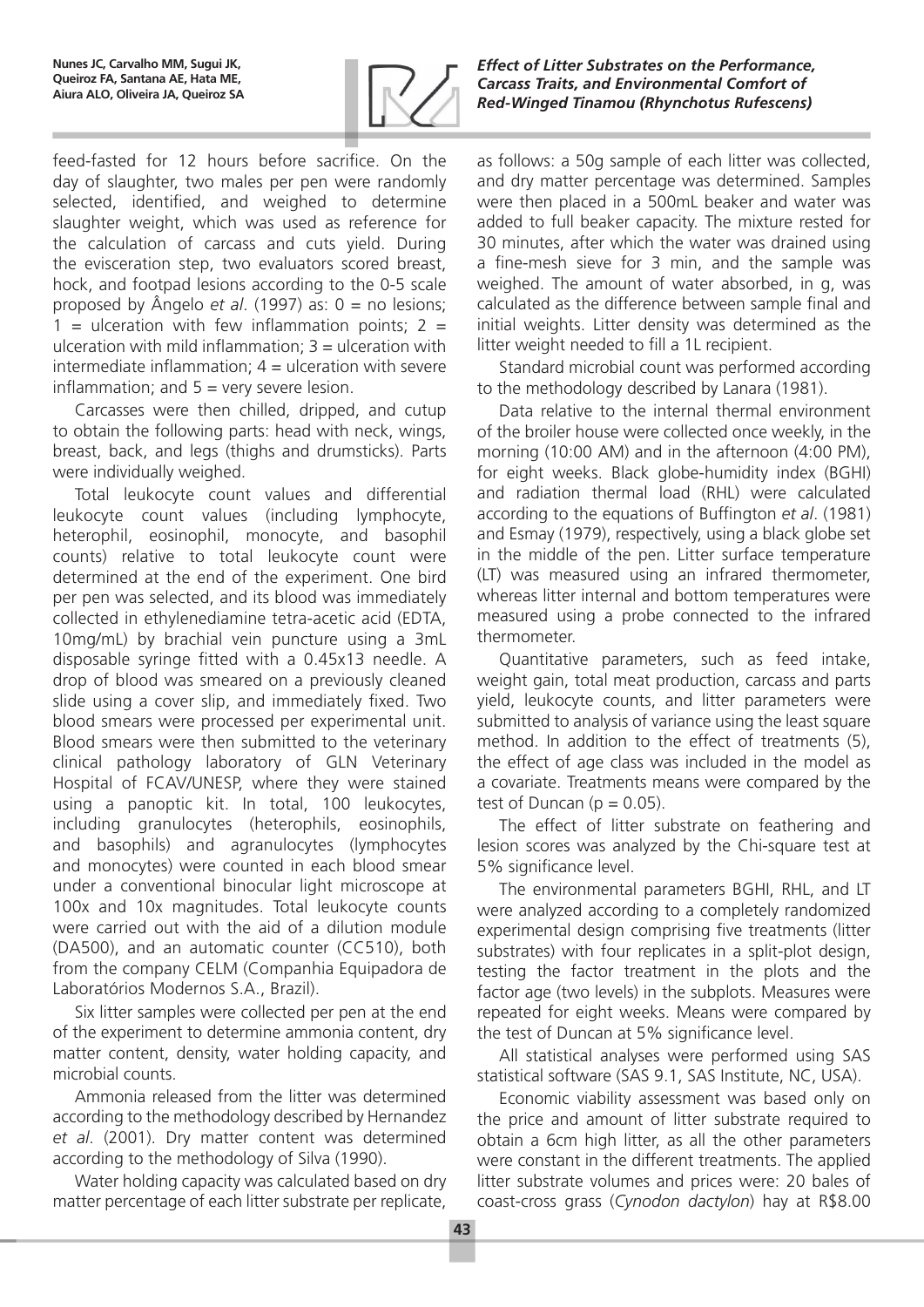

per bale; 2  $m<sup>3</sup>$  of coarse sand at R\$75.00 per cubic meter; forty bags of rice husks at R\$3.00 per bag; 40 bags of wood shavings at R\$7.00 per bag; and 40 bags of peanut hulls at R\$5.00 per bag.

# RESULTS AND DISCUSSION

There was no influence of litter substrate (p>0.05) on weight gain and feed intake measured on d 30 and 60, neither on total meat production (Table 1). These results suggest that rice husks, wood shavings, peanut hulls, grass hay, and sand are technically viable and equivalent when used as litter substrate for redwinged tinamous. The effect of age was significant (p<0.05) on all traits, except for feed intake on d 60.

Studies evaluating different litter substrates for broilers obtained similar results. Garcia *et al*. (2013) did not find any differences in the weight gain or feed conversion ratio of broilers reared on Napier grass, rice straw, wood shavings, or sugarcane bagasse. Sorbara *et al*. (2000) also did not observe any effect of pelleted citrus pulp litter on broiler performance. Santos *et al*. (2000a,b) evaluated four litter substrates (wood chips, rice husks, chopped corn cobs, and coffee hulls) and did not detect any differences in broiler weight gain, feed intake, or feed conversion ratio.

In addition, there was no influence of treatments (p>0.05) on carcass yield, water absorption in the chiller, fasting weight loss, or leg, breast, wing, or back yields (Table 2). Comparable results were obtained by Ângelo *et al*. (1997) and Willis *et al*. (1997), who did not observe any effect of different litter substrates on the slaughter weight or carcass yield of broilers. Garcia *et al*. (2013) did not find any effect of litter substrate on slaughter weight and carcass yield of broilers either.

Interestingly, high average carcass yield  $(87.41 \pm$ 0.41%) was obtained in the present experiment. Moro *et al*. (2006) reported a lower value, of 74.4%, in redwinged tinamous (*Rhynchotus rufescens*) submitted to different feeding programs, whereas Queiroz *et al*. (2013), evaluating rearing density, obtained 85.48%

*Effect of Litter Substrates on the Performance, Carcass Traits, and Environmental Comfort of Red-Winged Tinamou (Rhynchotus Rufescens)*

average carcass yield in this same species. On the other hand, bird age significantly affected (p<0.05) carcass yield, breast yield, and back yield. The average breast yield obtained in the present experiment was 31.79  $(\pm 0.29)$  %; which is lower than those reported by Queiroz *et al.* (2013) and Moro *et al*. (2006), of 33.72% e 36.6%, respectively. The effect of age on breast yield is an indication that the growth of the breast muscles is associated with secondary sexual differentiation of flightless birds.

Total meat production (TMP), in  $g/m^2$ , was also influenced by bird age (p<0.05). The coefficient of linear regression of age on TMP was significant and equal to 155.68 g/m2 , showing that older birds, and therefore, heavier at the beginning of the experiment, presented higher TMP averages. This result is consistent with the other findings of the present study. As there was no significant effect of the treatments on performance parameters (WWG and feed intake), it was expected that older, and therefore, heavier birds produced a higher amount of meat per rearing area.

No breast, hock, or footpad lesions were observed in any of the birds, i.e., all birds were scored 0 for lesions in these areas during processing. This was expected because of the low bird density in each pen, which allowed bird movement and did not result in large excreta production, which would have caused litter moisture and caking, and therefore, higher probability of lesions. It must be noted, however, that applying higher bird rearing density could have compromised the experiment due to agonistic interactions among birds because red-winged tinamou is a non-domesticated species (Cromberg *et al*., 2007).

Under the conditions of this experiment, there was no influence of treatments (p>0.05) on blood leukocyte counts (Table 3).

**Table 1 –** Mean and standard error (between parentheses) of the traits average weekly weight gain (WWG), feed intake on day 30 (FI30) and on day 60 (FI60), and total meat production (TMP) of red-winged tinamous reared on different litter substrates.

| Treatments    | WWG (q)      | F130(q)          | F160(q)          | TMP $(q/m2)$     |
|---------------|--------------|------------------|------------------|------------------|
| Wood shavings | 14.17 (2.89) | 1170.38 (47.00)  | 2696.46 (90.34)  | 1803.40 (167.47) |
| Grass hay     | 16.00(3.40)  | 1240.16 (122.64) | 2726.10 (234.19) | 1954.70 (76.34)  |
| Sand          | 14.13(4.30)  | 1228.13 (74.63)  | 2711.40 (146.42) | 1801.90 (121.72) |
| Peanut hulls  | 15.84 (4.19) | 1018.44 (24.17)  | 2362.20 (86.54)  | 1737.10 (102.04) |
| Rice husks    | 15.52(4.97)  | 1114.13 (24.02)  | 2548.70 (98.69)  | 1838.00 (131.77) |

Means were not different by the test of Duncan (p>0.05).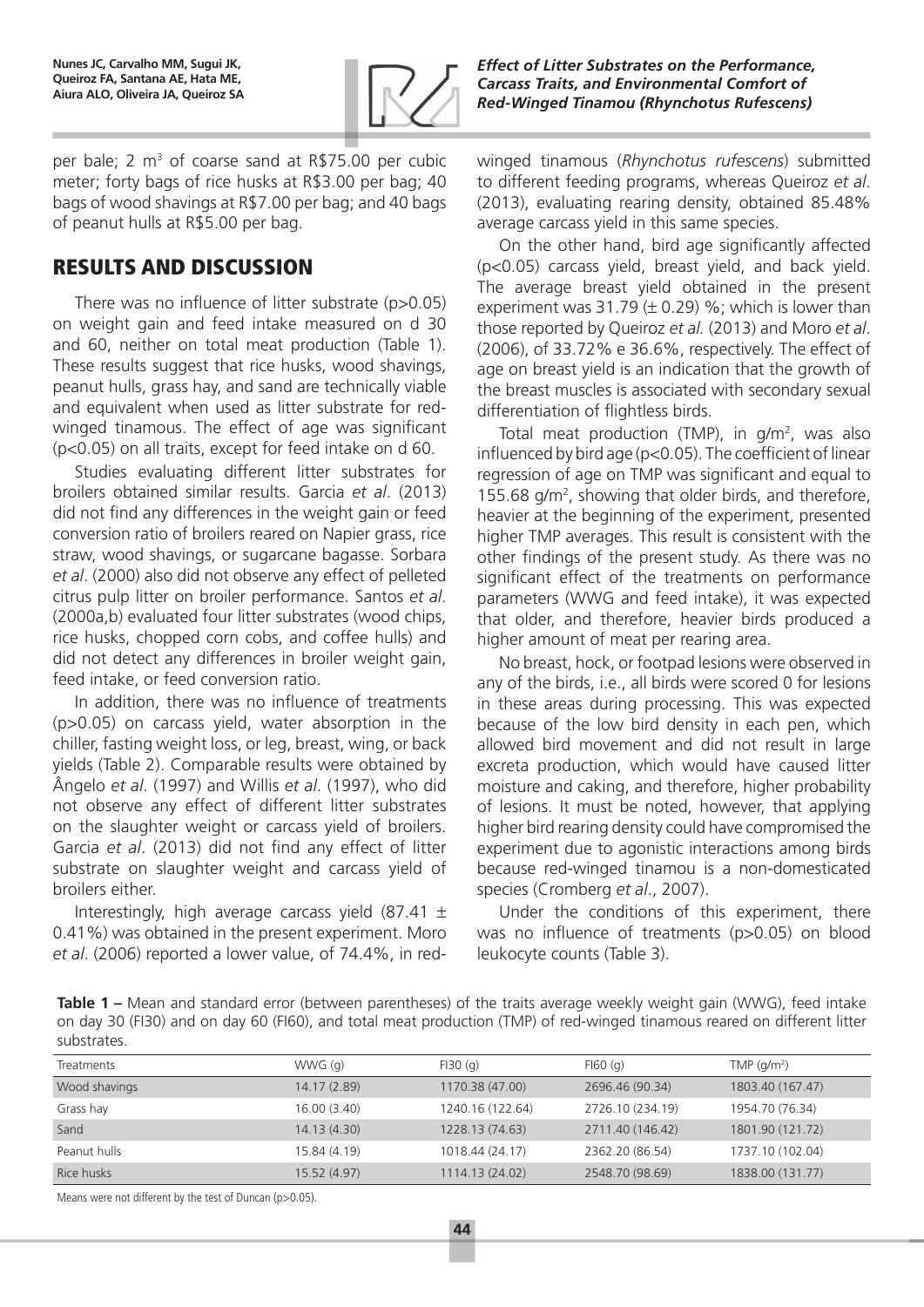

**Table 2 –** Mean and standard error (values between parentheses) of the traits water absorption in the chiller (WAC), carcass yield (CY), leg yield (LY), breast yield (BY), wing yield (WY), back yield (BcY), and fasting weight loss (FWL) of red-winged tinamou reared on different litter substrates.

| Treatments    | <b>WAC</b> | СY     | LY     | BY     | <b>WY</b> | <b>BcY</b> | <b>FWL</b> |
|---------------|------------|--------|--------|--------|-----------|------------|------------|
|               | (g)        | (9/0)  | (9/0)  | (% )   | $(\% )$   | (%)        | (q)        |
| Wood shavings | 41.88      | 88.13  | 24.72  | 31.87  | 13.22     | 24.33      | 26.00      |
|               | (3.58)     | (1.06) | (0.60) | (0.41) | (0.39)    | (0.58)     | (1.41)     |
| Grass hay     | 43.13      | 86.73  | 24.15  | 31.66  | 13.65     | 25.13      | 27.00      |
|               | (2.86)     | (0.79) | (0.53) | (0.58) | (0.83)    | (0.73)     | (2.93)     |
| Sand          | 53.38      | 86.44  | 24.71  | 30.88  | 13.59     | 24.53      | 26.75      |
|               | (5.62)     | (0.76) | (0.53) | (0.82) | (0.26)    | (0.49)     | (1.31)     |
| Peanut hulls  | 44.63      | 88.59  | 24.51  | 32.80  | 13.42     | 24.18      | 26.25      |
|               | (5.43)     | (0.57) | (0.52) | (0.58) | (0.41)    | (0.71)     | (2.81)     |
| Rice husks    | 44.25      | 87.16  | 24.61  | 31.73  | 13.61     | 24.88      | 36.25      |
|               | (3.99)     | (1.24) | (0.43) | (0.77) | (0.33)    | (0.47)     | (9.89)     |

Means were not different by the test of Duncan (p>0.05).

Leukocytes are the basis of the immune system of vertebrate animals, and their main function is the protection against pathogens, toxins, neoplasia, as well as self-aggression phenomena. Immune cells and molecules act both in primary immune defense (innate, non-specific immunity) and in secondary immune defense (adaptive or specific immunity) mechanisms.

Heterophils are responsible for the defense against bacteria, whereas eosinophils act during hypersensitization reactions, including those caused by parasites, such as intestinal worms and protozoa. The role of basophils in poultry is not fully elucidated, but is seems to be an immune mediator at the beginning of the inflammatory response. Lymphocytes aid the recognition and destruction of many types of pathogens and produce immunoglobulins. B-lymphocytes, which are differentiated into plasmocytes, and monocytes, which mature to become tissue macrophages, are essential for the defense against intracellular pathogens, such as viruses and some bacteria (Maxwell, 1993).

In most bird species, lymphocytes are predominant in differential leukocyte counts, accounting for 40- 70% of total leukocyte count, followed by heterophils in healthy individuals. However, as shown in Table 3, red-winged tinamous *(Rhynchotus rufescens)* presented a higher percentage of heterophils (H) relative to lymphocytes (L). The same H/L ratio is also found in ostriches and pheasants (Charles-Noriega, 2000). According to Garcia-Navarro & Pachaly (1994), chronic stress conditions, such as long captivity periods and poor management conditions, may substantially change blood values, particularly chronic high blood cortisol levels. In addition to stress, several other factors affect the hematological balance, leading to changes in blood cell shape, size, and number.

Gross & Siegel (1983) proposed that the H/L ratio could be used as an indication of physiological changes, whereas blood corticosterone level is affected before physiological alterations occur. Therefore, the H/L ratio is an indication of long-term changes, and blood corticosterone level, of short-term changes. Those authors also suggested that H/L ratios of approximately 0.2, 0.5, and 0.8 indicate low, intermediate, and high stress levels, respectively. El-Lethey *et al.* (2003) compared a group of chickens reared on floor pens with foraging material with another group reared in naked

**Table 3 –** Mean and standard error (values between parentheses) of the absolute (ALC) and differential leukocyte counts (as a % of ALC) of red-winged tinamou reared on different litter substrates.

| Treatments    | Basophils (%) | Eosinophils (%) | Heterophils (%) | Lymphocytes (%) | Monocytes (%) | $ALC(\mu L)$ |
|---------------|---------------|-----------------|-----------------|-----------------|---------------|--------------|
| Wood shavings | 1.09          | 1.83            | 45.75           | 45.42           | 2.09          | 12000.00     |
|               | (0.39)        | (0.91)          | (5.40)          | (7.28)          | (0.94)        | (3899.68)    |
| Grass hay     | 0.75          | 2.17            | 47.92           | 46.33           | 2.83          | 8500.00      |
|               | (0.44)        | (1.52)          | (5.73)          | (5.17)          | (1.43)        | (957.43)     |
| Sand          | 0.83          | 1.67            | 52.00           | 41.50           | 3.67          | 16333.33     |
|               | (0.21)        | (0.53)          | (5.07)          | (4.94)          | (0.71)        | (7969.85)    |
| Peanut hulls  | 0.67          | 2.42            | 58.58           | 35.00           | 3.25          | 12833.33     |
|               | (0.24)        | (0.76)          | (4.61)          | (4.55)          | (0.64)        | (5729.23)    |
| Rice husks    | 1.25          | 1.75            | 48.50           | 44.42           | 3.83          | 9083.34      |
|               | (0.42)        | (0.50)          | (3.97)          | (4.83)          | (0.50)        | (2719.53)    |

Means were not different by the test of Duncan (p>0.05).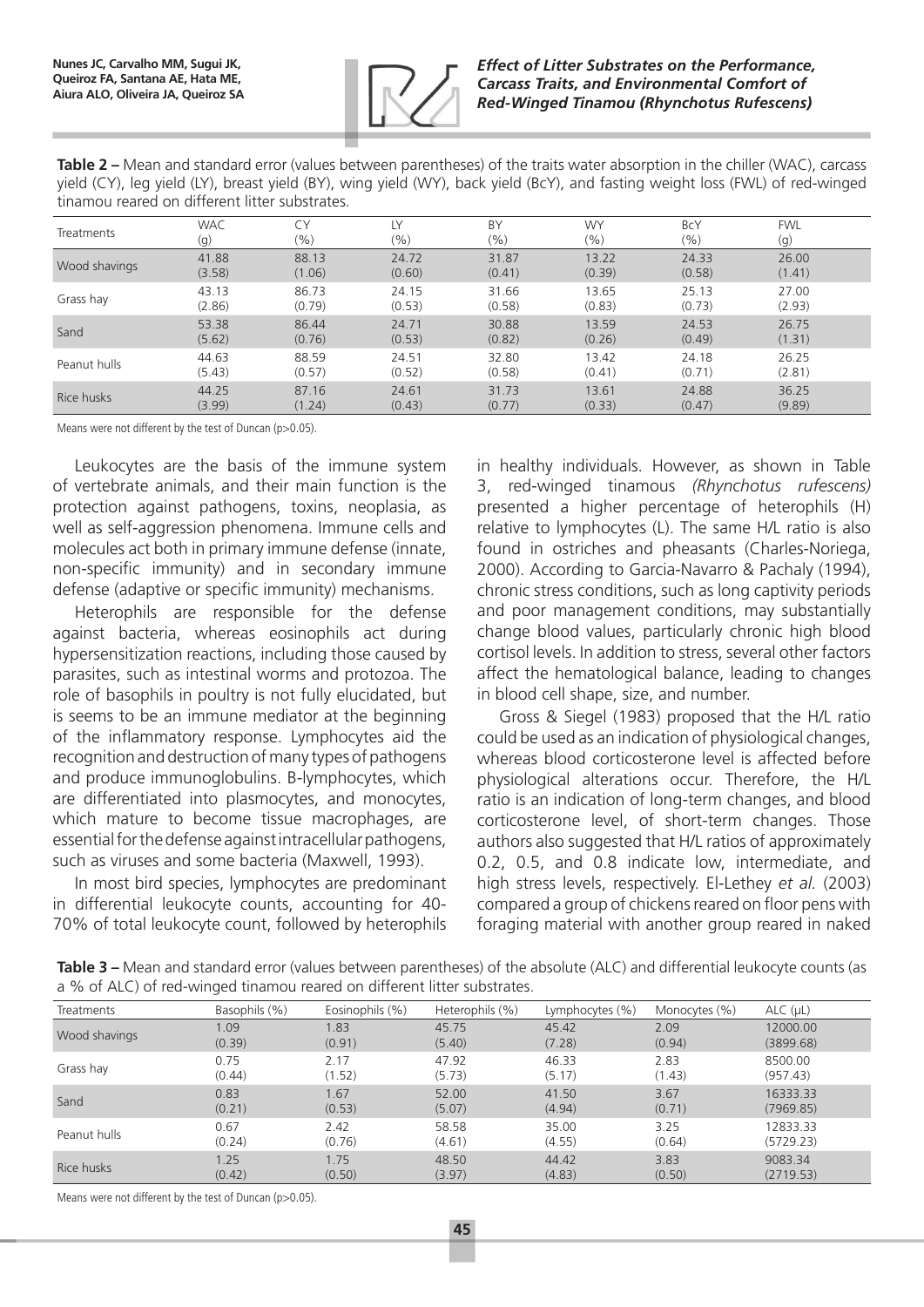

cages and found higher H/L ratios in caged-reared chickens. Hata (2009) determined a 0.5116±0.2580 H/L ratio in 139 red-winged tinamou.

In the present study, H/L ratios determined in birds reared on all evaluated litter substrates were higher than one, indicating high stress level, suggesting that the red-winged tinamou is still not adapted to captivity. However, wild-bird hematology has not been extensively researched, and therefore, further studies are needed to establish reference values in order to further understand and interpret their hematology values in terms of health status.

Released ammonia, microbial counts, dry matter content, litter density, and water holding capacity were significantly different (p<0.01) among the evaluated litter substrates. Sand presented the highest released ammonia content, i.e., its nitrogen retention potential was the lowest among litter substrates, followed by rice husks, which released ammonia level was higher than that of wood shavings, grass hay, and peanut hulls, which were not different from each other (p>0.05), as shown in Table 4.

Ammonia is a gas produced by the microbial breakdown of uric acid eliminated in bird excreta. Excessive moisture and temperature may increase its production in the litter. Some of the negative effects of ammonia are poor growth rate and feed conversion ratio (Moore *et al*., 1996). In the present experiment, no significant differences in released ammonia level were detected among peanut hulls, grass hay, and wood shavings. This result is in agreement with the findings of Benabdeljelil & Ayachi (1996), who detected similar released ammonia levels in wood-shavings, sawdust, and peanut-hull litters. On the other hand, Lien *et al*. (1998) found lower released ammonia levels in woodshavings litter (1.173 ppm) compared with peanut-hull litter (1.551 ppm).

*Effect of Litter Substrates on the Performance, Carcass Traits, and Environmental Comfort of Red-Winged Tinamou (Rhynchotus Rufescens)*

In the present trial, sand presented the highest dry matter content and released ammonia levels, differently from Koerkamp *et al*. (1999), who found a significant linear correlation between ammonia volatilization and litter moisture content.

High levels of ammonia volatilization indicate high microbial populations, which produce high levels of urease (Fenn *et al*., 1987). In the current trial, however, no positive linear relationship between microbial counts and released ammonia levels was found. The highest microbial count was obtained in peanut hulls, which was significantly different (p<0.05) from the other litter substrates evaluated, which in turn were not different in terms of colony-forming units. Peanut hulls may also favor the proliferation of molds, thereby contributing to higher microbial counts. According to Neme *et al*. (2000), peanut hulls present good water holding capacity, compressibility, and homogeneity; however, when excessively wet, it may be contaminated with *Aspergillus flavus* and *Aspergillus fumigatos*, causing aspergillosis in poultry.

Density was significantly different (p<0.05) among treatments (Table 4). Sand presented the highest density because its particles are heavier and denser compared with the other substrates. Grass hay had the lowest density due to its light and dry nature. Santos *et al*. (2005) compared different litter substrates (wood chips, rice husks, chopped corncobs, and coffee hulls), and observed higher density in coffee hulls. Therefore, litter density is affected by substrate particle size.

Water holding capacity was significantly different (p<0.05) among substrates, with sand presenting the lowest values (Table 4). Wood shavings, rice husks, and peanut hulls presented similar (p>0.05) water holding capacity, and grass hay was not different from woodshavings (p>0.05; Table 4).

| Treatments    | Ammonia<br>(g /100g of incubated substrate) | CFU/q                     | DM(%)   | WHC(q)   | DENS(q)  |
|---------------|---------------------------------------------|---------------------------|---------|----------|----------|
| Wood shavings | 0.95c                                       | 104575.10 <sup>4</sup> b  | 91.30b  | 103.71ab | 72.01c   |
|               | (0.15)                                      | (6001060015)              | (1.07)  | (11.70)  | (0.00)   |
| Grass hay     | 1.04 <sub>bc</sub>                          | 744475, 10 <sup>3</sup> b | 89.28c  | 84.61b   | 56.15e   |
|               | (0.24)                                      | (399895456)               | (0.59)  | (8.24)   | (0.00)   |
| Sand          | 3.76a                                       | 453875.10 <sup>3</sup> b  | 99.31a  | 5.10c    | 1309.12a |
|               | (0.34)                                      | (190279441)               | (0.05)  | (1.36)   | (0.00)   |
| Peanut hulls  | 1.13bc                                      | 23725.10 <sup>5</sup> a   | 90.05bc | 116.06a  | 60.78d   |
|               | (0.14)                                      | (513527425)               | (0.10)  | (8.30)   | (0.00)   |
| Rice husks    | 1.75 <sub>b</sub>                           | 71675.10 <sup>4</sup> b   | 90.91b  | 128,20a  | 103.39b  |
|               | (0.33)                                      | (180256010)               | (0.09)  | (9.57)   | (0.00)   |

**Table 4 –** Mean and standard error (values between parentheses) of released ammonia levels, colony-forming units (CFU), dry matter content (DM), water holding capacity (WHC), and density (DENS) of the evaluated litter substrates.

Means followed by equal letters were not different by the test of Duncan (p>0.05).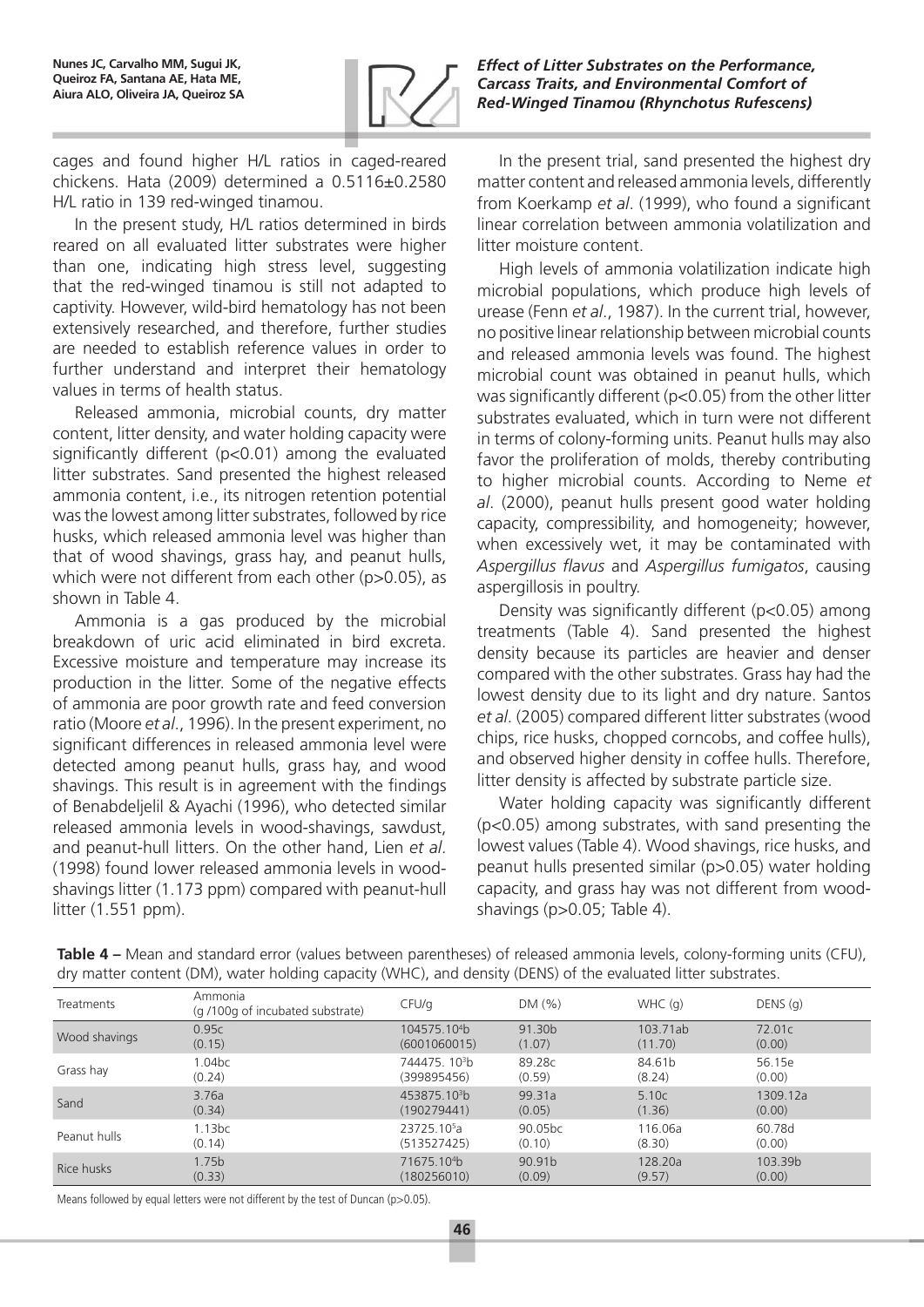

*Effect of Litter Substrates on the Performance, Carcass Traits, and Environmental Comfort of Red-Winged Tinamou (Rhynchotus Rufescens)*

High water holding capacity causes litter caking, i.e., a high volume of substrate occupies a same area, making air passage among particles more difficult, and therefore, hindering water evaporation, as demonstrated by Pearson *et al*. (2000) and Rehbeger (2002). On the other hand, Santos *et al*. (2000a) verified that litter substrates with small particle size were drier (69%) than those with larger particles (64%), as also found in the present study, where sand presented the lowest WHC.

Sand presented the highest dry matter content  $(99.31 \pm 0.05\%; p<0.05)$  compared with the other litter substrates (Table 4). The average dry matter content of all substrates was high (92.17  $\pm$  0.60%) because of the low bird density in the pens and consequently, of low excreta production. Macklin *et al*. (2005) evaluated sand and pine chips as litter material and did not find any microbial count differences, despite the lower moisture content of sand. Santos *et al*. (2005) concluded that litter substrates with small particle size and high density, allowing the placement of shallow litters, promoted good 42-d-old broiler performance.

Another consideration when using different litter substrates for the production of red-winged tinamous is litter ingestion. Birds may voluntarily ingest litter substrate, if it is palatable, or involuntarily, when the birds consume feed wasted on the litter. In this context, Momo (2007) reported a high incidence of intestinal tract lesions and perforations in red-winged tinamous reared on grass hay litter due the presence of foreign bodies and grass stems. Ávila *et al*. (2008) studied several litter substrates for broilers (wood shavings, rice husks, chopped corncobs, chopped elephant grass, chopped soybean stubble, chopped corn stubble, and sawdust) and found significant intestinal lesion score differences among substrates and flocks. The highest

number of lesions was detected in broilers reared on sawdust and the lowest, on elephant grass litter.

In the present study, feathering scores were not different (p>0.05) among treatments. However, the most frequent scores (mode) were: 3 for wood shavings and peanut hulls, 1 for grass hay, 4 for sand, and 2 for rice husks.

Sugui (2007) observed significant feathering differences when evaluating red-winged tinamou rearing density, and verified that increasing bird density per m<sup>2</sup> tended to intensify feathering problems. However, poor feathering seemed to be more related with feather pecking than with feather growth. Feather pecking is very frequently observed in layers and turkeys, and its main causes are nutrient deficiencies, excessive light (both in terms of intensity and period), low drinker and feeder availability, pelleted feed, high bird density, excessive heat during brooding, deficient ventilation, low humidity, and poor litter quality (Jaenisch *et al*., 2004).

The evaluated bioclimatic indexes (RHL and BGHI) were influenced only by the period of the day, possibly because air temperature tends to be hotter in the afternoon. Average BGHI index values as a function of period of the day and litter substrate were within the comfort range. Teixeira (1983) observed that BGHI indexes of up to 77 do not affect layer performance. The average RHL values were also within the comfort zone, which upper limit, according to Rosa (1984), is 498.3 W m-2.

Litter surface, internal, and bottom temperatures were statistically similar (p>0.05) among litter substrates, suggesting they provided adequate thermal environments for the birds. However, litter temperatures were significantly higher in the afternoon as a result of the higher RHL values determined in this period.

| .                |                             |              |              |                 |               |  |  |
|------------------|-----------------------------|--------------|--------------|-----------------|---------------|--|--|
|                  |                             |              |              | $LT$ ( $°C$ )   |               |  |  |
|                  | RHL ( $W$ m <sup>-2</sup> ) | <b>BGHI</b>  | Surface      | Internal        | <b>Bottom</b> |  |  |
| Period           |                             |              |              |                 |               |  |  |
| Morning          | 451.64(52.75)a              | 70.22(3.67)a | 22.39(3.04)a | 21.02(2.37)a    | 19.81(1.63)a  |  |  |
| Afternoon        | 480.27(42.11)b              | 74.01(3.95)b | 25.62(3.46)b | $23.17(2.61)$ b | 21.03(1.86)b  |  |  |
| Litter substrate |                             |              |              |                 |               |  |  |
| Wood shavings    | 461.42(54.10)               | 72.03(4.31)  | 23.80 (3.51) | 22.04(2.69)     | 20.43(1.86)   |  |  |
| Rice husks       | 468.37(47.51)               | 72.17(4.30)  | 24.59(3.87)  | 22.44(2.80)     | 20.24(1.54)   |  |  |
| Grass hay        | 461.36(51.38)               | 72.03(4.29)  | 24.15(3.72)  | 22.14(2.73)     | 20.25(1.74)   |  |  |
| Sand             | 467.52(48.01)               | 72.14(4.34)  | 23.07(3.24)  | 21.86(2.73)     | 20.99(2.39)   |  |  |
| Peanut hulls     | 471.27(48.26)               | 72.19(4.16)  | 24.39(3.74)  | 22.01(2.64)     | 20.19(1.51)   |  |  |

**Table 5 –** Mean and standard error (values between parentheses) of radiant heat load (RHL), black globe humidity index (BGHI), and litter temperature (LT) according to litter substrate and period of the day.

Means followed by different letters were different by the test of Duncan (p<0.05).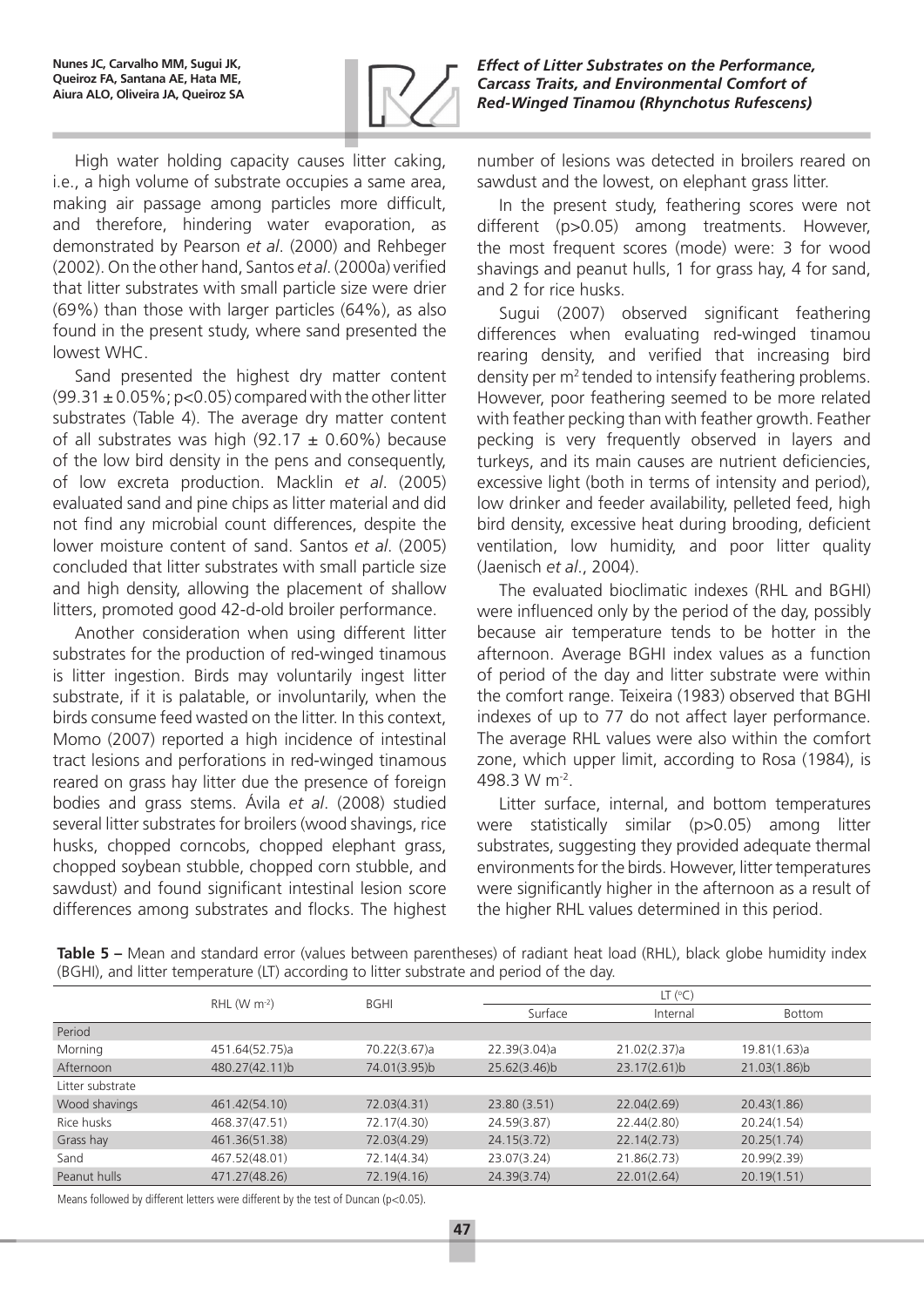

Bowers *et al.* (2003), comparing sand with pine shavings as litter substrates for broilers, reported that the litter surface temperature of sand was significantly lower than that of pine shavings both in the summer and fall, while Cordeiro *et al*. (2007) did not find any temperature differences between wood shavings and rice husks.

The cheaper substrates were rice husks (R\$ 120.00) and sand (R\$ 150.00). The most expensive was wood shavings (R\$ 280.00), followed by peanut hulls (R\$200.00), and grass hay (R\$ 160.00). In addition of the technical and animal health aspects, the choice of litter substrate also depends on its price, local availability, and destination after flock harvesting. In Jaboticabal, peanut hulls are readily available, because this city is located in a sugarcane planting area, and peanut is used for crop rotation with sugarcane.

## **CONCLUSIONS**

The results of the present study show that using rice husks, wood shavings, peanut hulls, grass hay, and sand as litter substrate for red-winged tinamou production are all technically viable and have similar effects, although peanut hulls and sand presented higher microbial counts and released higher ammonia levels, respectively.

Relative to litter quality, the use of grass hay, wood shavings, and rice husks as litter substrates is recommended as these presented lower microbial counts, higher water holding capacity, and lower released ammonia levels compared with peanut hulls and sand.

Therefore, litter substrate for red-winged tinamous should be chosen at farmer's discretion, and should take into account its price, availability, and destination after use.

### **REFERENCES**

- Ângelo JC, Gonzalez E, Kondo N, Anzai NH, Cabral MM. Material de cama: qualidade, quantidade e efeito sobre o desempenho de frangos de corte. Revista Brasileira de Zootecnia 1997;26(1):121-130.
- Ávila MAC, Mazzuco H, Figueiredo EAP. Cama de aviário: materiais, reutilização, uso como alimento e fertilizante [circular técnica, 16]. Brasília: EMBRAPA; 1992. p. 38.
- Ávila VS, Oliveira U, Figueiredo EAP, Costa CAF, Abreu VMN, Rosa PS. Avaliação de materiais alternativos em substituição à maravalha como cama de aviário. Revista Brasileira de Zootecnia 2008;37(2):273-277.
- Benabdeljelil K, Ayachi A. Evaluation of alternative litter materials for poultry. Journal of Applied Poultry Research 1996;5(3):203-209.
- Bowers BD, Hess JB, Bilgili SF. Sand litter temperatures during brooding. Journal of Applied Poultry Research 2003;12(3):271-274.
- Buffington DE, Collasso-arocho A, Canton GH, Pitt D. Black globe-humidity index (BGHI) as comfort equation for dairy cows. Transaction of the ASAE 1981;24(3):711-714.
- Charles-Noriega MLVC. Apuntes de hematología aviar: material didático para curso de hematologia aviária [apostila]. México: Universidad Nacional Autónoma. Departamento de Produccíon Animal: Aves; 2000. p.70.
- Cordeiro MB, Tinôco IFF, Oliveira PAV, Menegali I, Guimarães MCCG, Baeta FC, et al. Efeito de sistemas de criação no conforto térmico ambiente e no desempenho produtivo de suínos na primavera. Revista Brasileira de Zootecnia 2007;36(5 Suppl):1597-1602.
- Cromberg VU, Stein MS, Boleli IC, Tonhati H, Queiroz SA. Reproductive and behavioral aspects of redwinged tinamous (Rhynchotus rufescens) in groups with different sex ratios. Brazilian Journal of Poultry Science 2007;9(3):161-166.
- El-Lethey H, Huber-Eicher B, Jungi TW. Exploration of stress-induced immunosuppression in chickens reveals both stress-resistant and stress-susceptible antigen response. Veterinary Immunology and Immunopathology 2003;95(3-4):91-101.
- Esmay ML. Principles of animal environment. West Port: AVI Publishing; 1979.
- Fenn LB, Malstrom HL, Wu E. Ammonia losses from surface-applied urea as related to urea application rates, plant residue and calcium chloride addition. Fertilizer Research 1987;12(3):219-227.
- Garcia RG, Paz ICLM, Caldara FR, Nääs IA, Freitas LW, Borille R, et al. Alternativas para a composição de cama de frango. Revista Agrarian 2013;6(19):81-89.
- Garcia-Navarro CE, Pachaly JR. Manual de hematologia veterinária. São Paulo: Livraria e Editora Varela; 1994.
- Hata ME. Efeitos genéticos e ambientais sobre o tempo de permanência em imobilidade tônica de perdizes (Rhynchotus rufescens) [dissertation]. Jaboticabal (SP): Universidade Estadual Paulista; 2009.
- Hernandez R, Gazetta JO, Moraes VMB. Método simples e acessível para determinar amônia liberada pela cama aviária. Revista Brasileira de Zootecnia 2001;30(3):824-829.
- Jaenisch FR, Barbi JH, Ribeiro AM. Mau empenamento em frangos de corte, uma nova síndrome? 2004 [cited 2006 Jan 20]. Available from: http:// www.nordesterural.com.br/dev/nordesterural/matler.asp?newsld=596.
- Koerkamp PWG, Spellman L, Metz JHM. Litter composition and ammonia emission in aviary houses for laying hens: part II, modeling the evaporation of water. Journal of Agricultural Engineering Research 1999;73(4):353-362.
- Lien RJ, Hess JB, Conner DE, Wood CW, Shelby RA. Peanut hulls as a litter source for broiler breeder replacement pullets. Poultry Science 1998;77(1):41-46.
- Macklin KS, Hess JB, Bilgili SF, Norton RA. Bacterial Levels of Pine Shavings and Sand Used as Poultry Litter. Journal Applied Poultry Research 2005;14(2):238-245.
- Momo C. Achados anatomopatológicos em perdizes (Rhynchotus rufescens) criadas em cativeiro [dissertation]. Jaboticabal (SP): Universidade Estadual Paulista; 2007.
- Moore Jr PA, Daniel LT, Edwards DR, Miller, DM. Evaluation of chemical amendments to reduce ammonia volatilization from poultry litter. Poultry Science 1996;75(2):315-320.
- Moro MEG. Desempenho e características de carcaça de perdizes (Rhynchotus rufescens) criadas com diferentes programas de alimentação na fase